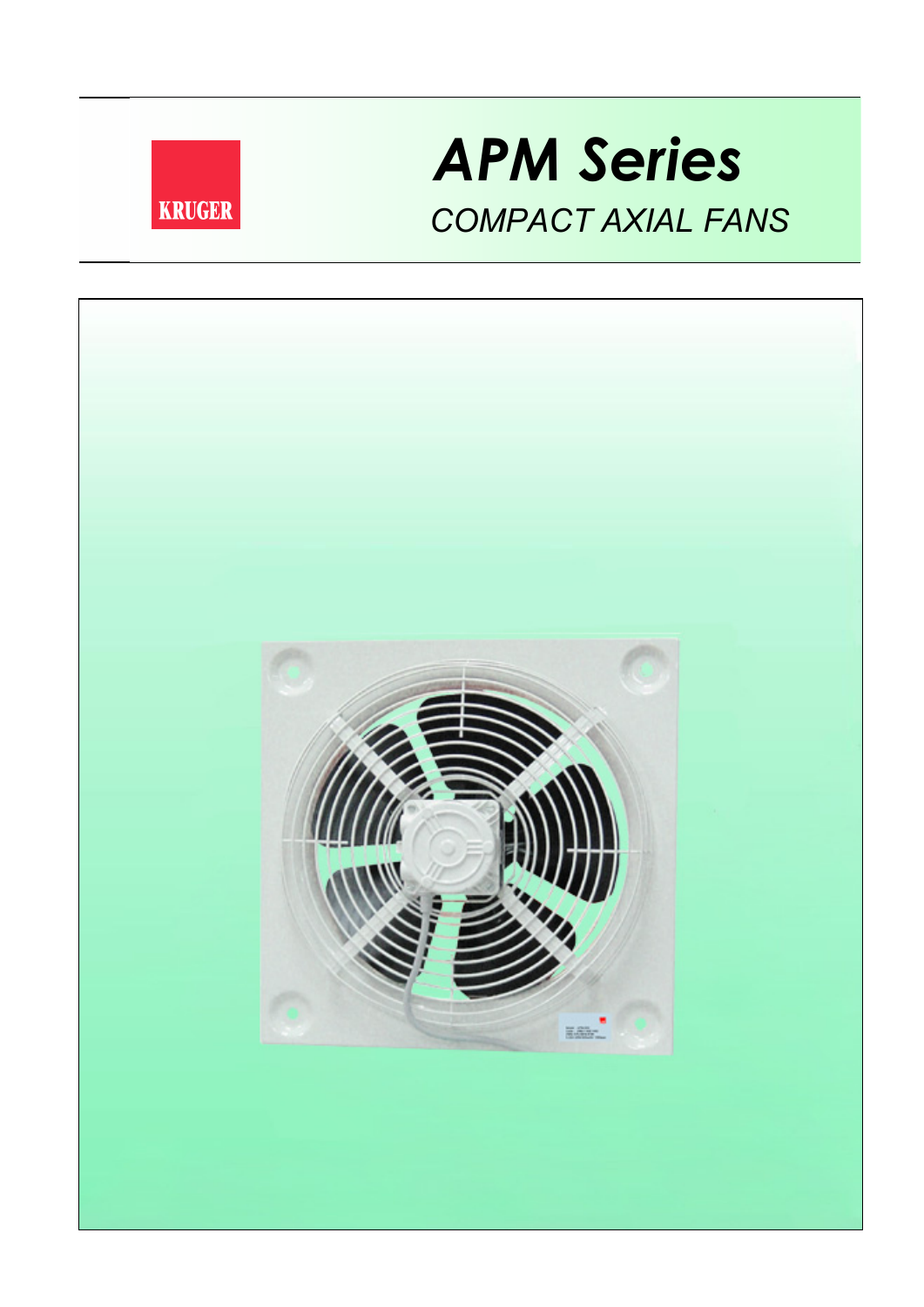# *Plate Mounted Axial Flow Fans –* **APM Series**

- *APM Series is designed for direct wallmounting or panel-mounting.*
- *Suitable for ventilation application where the extraction of small volume of air at low pressure is required, eg. cafes, bars, small restaurants, commercial premises and small workshops.*
- *Complete with one piece bell mouth inlet and mounting plate manufactured from pressed galvanised steel with polyester painting finish.*
- *Fitted with steel finger-proof guard as standard mounted at the inlet side of fan.*
- *5-bladed impeller manufactured from paint ing.aluminium finished with epoxy-polyester*
- *Incorporates single phase shaded pole asynchronous induction motor and an auto reset thermal overload protection device.*
- *Supplied with a cable for connection to electrical supply.*
- *Max. operating temperature: APM 200-355: +40℃*

# *Dimension*



| Model          | □A  | □Β    | ØC   | ØD  | E   | F    | Wt<br>(kg) |
|----------------|-----|-------|------|-----|-----|------|------------|
| <b>APM 200</b> | 266 | 222   | 9    | 205 | 88  | 19   | 1.8        |
| <b>APM 250</b> | 333 | 275.5 | 9    | 255 | 99  | 31   | 2.2        |
| <b>APM 315</b> | 400 | 336.5 | 10.5 | 305 | 99  | 35.5 | 3.2        |
| <b>APM 355</b> | 465 | 390   | 10.5 | 361 | 106 | 34.5 | 4.3        |

All Dimensions in mm

| <b>Technical Data</b> |                            |                   |                            |       |            |    |            |      |                            |                 |            |
|-----------------------|----------------------------|-------------------|----------------------------|-------|------------|----|------------|------|----------------------------|-----------------|------------|
| Model                 | Max Q<br>m <sup>3</sup> /h | <b>Power</b><br>w | Motor<br><b>Protection</b> | Motor | N°<br>Pole | Hz | Max<br>Amp | Volt | Insulation<br><b>Class</b> | dB (A)<br>at 3m | <b>RPM</b> |
| <b>APM 200</b>        | 500                        | 18                | IP44                       | Phase | 4          | 50 | 0.08       | 230  | B                          | 36              | 1300       |
| <b>APM 250</b>        | 900                        | 22                | <b>IP44</b>                | Phase | 4          | 50 | 0.10       | 230  | B                          | 42              | 1300       |
| <b>APM 315</b>        | 1400                       | 30                | IP44                       | Phase | 4          | 50 | 0.15       | 230  | B                          | 48              | 1300       |
| <b>APM 355</b>        | 1800                       | 40                | <b>IP44</b>                | Phase | 4          | 50 | 0.17       | 230  | B                          | 53              | 1300       |

*\* dB(A) at 3m measured at free discharge.*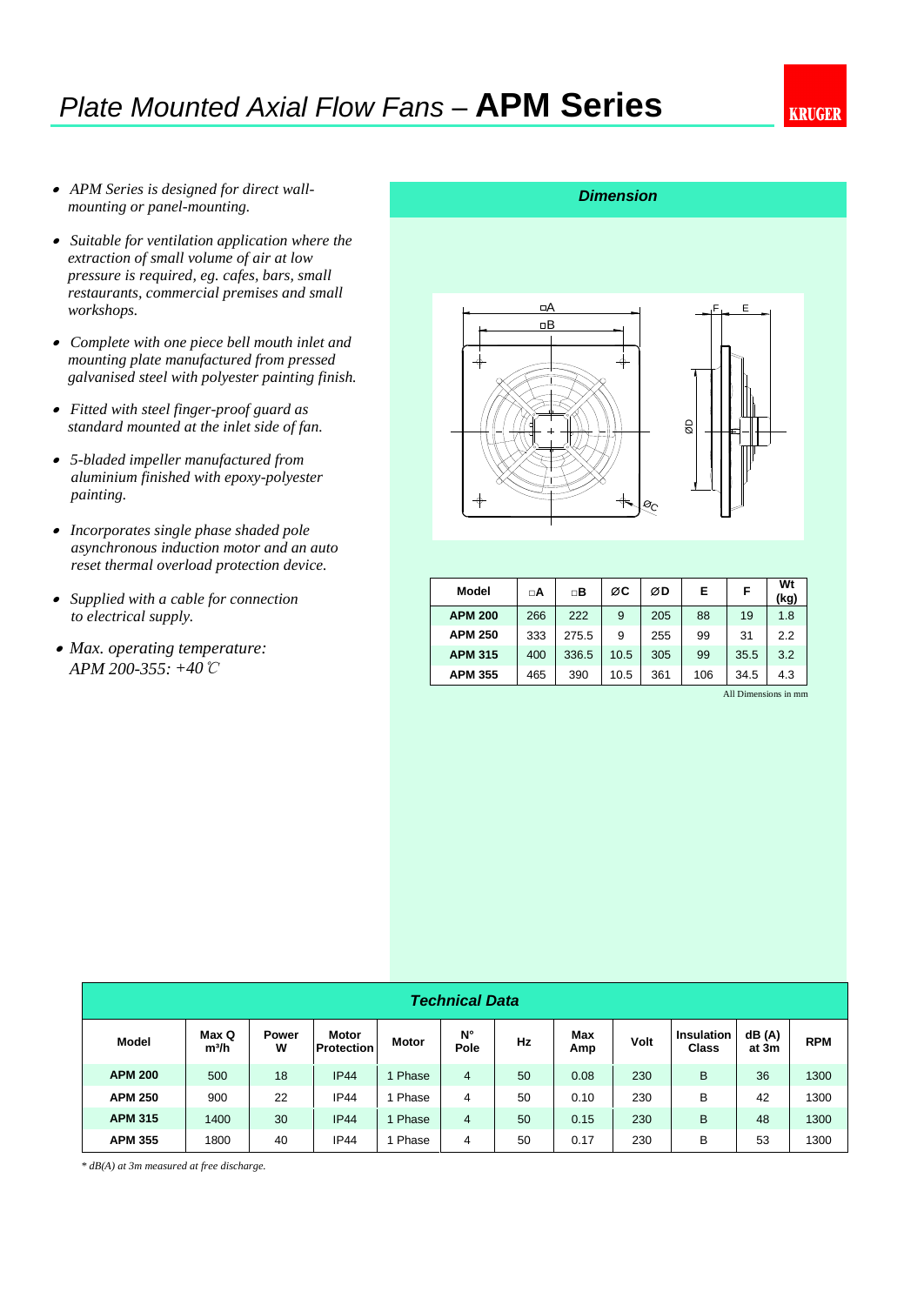

# *Electrical Accessories*



- *Available in Wall Box or Flush Mount versions.*
- *Fuse protected + spare fuses included.*
- *Radio interference protected.*
- *Minimum speed adjustment.*
- *Single ON/OFF and speed regulation control knob.*

| <b>Type</b> |    | <b>Electrical</b><br><b>Supply</b> | IP Prot. | Power<br>(VA) | Max. | Ins. | Operating<br>Temp. | <b>Type</b>      |  |
|-------------|----|------------------------------------|----------|---------------|------|------|--------------------|------------------|--|
|             | Hz |                                    |          | СI<br>Amp     |      |      |                    |                  |  |
| REB-1N      | 50 | 220-240                            | IP-44    | 220           | 1.0  | Ш    | $0-40^{\circ}$ C   | Wall Box         |  |
| REB-1NE     | 50 | 220-240                            | $IP-44$  | 220           | 1.0  | Ш    | $0-40^{\circ}$ C   | Flush<br>Mounted |  |